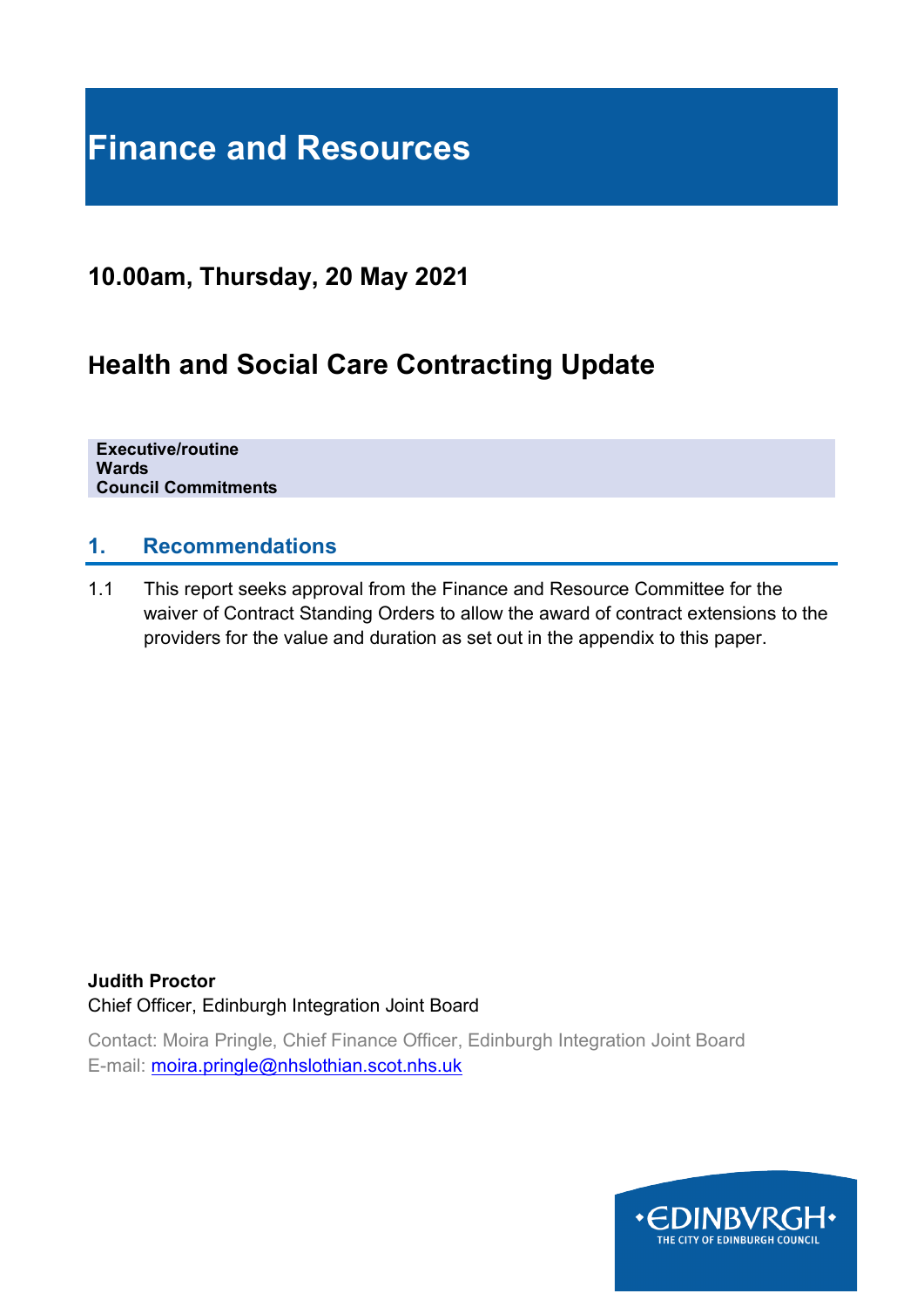**Report**

## **Health and Social Care Contracting Update**

### **2. Executive Summary**

2.1 This report sets out the current Health and Social Care Partnership commissioning activity and how this impacts on contractual arrangements including the requirement to waive the requirement of Contract Standing Orders to allow contracts to be extended at the expiry of the current contract duration.

#### **3. Background**

- 3.1 In line with the strategic plan and direction from the Edinburgh Integration Joint, the Board Edinburgh Health and Social Care Partnership (the Partnership) was actively procuring a range of services when the COVID-19 pandemic struck. This impacted both on the ability of the partnership to progress the procurement activity according to initial timescales and the scope for providers to provide services in line with service specifications. Commissioning activities have now resumed albeit timescales have been extended with a consequent impact on contractual renewals.
- 3.2 This paper sets out, on a service by service basis, the proposed contractual arrangements with supporting rationale.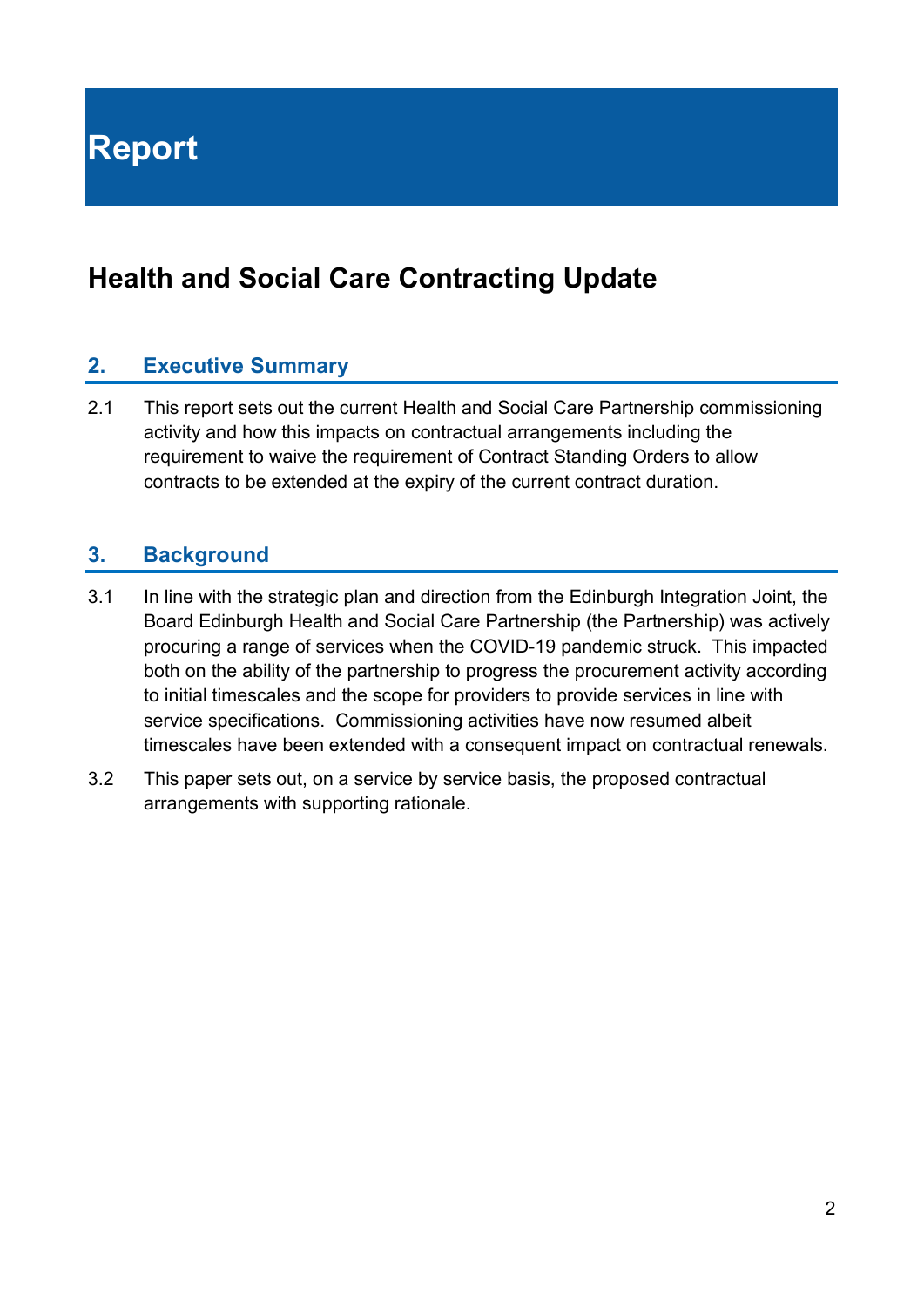## **4. Main report**

4.1 The contractual arrangements covered by this paper, annual values, contract end dates and recommendations are summarised in the table below:

| <b>Contract</b>                        | <b>Annual</b><br>value<br>$(\text{Em})$ | <b>Contract end</b><br>date  | <b>Recommendation</b><br>- contracts to be<br>extended until |
|----------------------------------------|-----------------------------------------|------------------------------|--------------------------------------------------------------|
| <b>Shared overnight support</b><br>a)  | 3.8                                     | 30th Sept 2021               | 30th Sept 2022                                               |
| b)<br><b>Disabilities complex care</b> | 1.5                                     | 31 <sup>st</sup> August 2021 | 31 <sup>st</sup> August 2024                                 |
| <b>Edinburgh crisis centre</b><br>C)   | 0.4                                     | 31 <sup>st</sup> March 2021  | 31 <sup>st</sup> March 2022                                  |
| <b>Agency staffing</b><br>d)           | N/A                                     | N/A                          | N/A                                                          |

<sup>4.2</sup> These are discussed individually in paragraphs 4.3 to 4.12 below.

#### **Shared Overnight Support**

- 4.3 Also referred to as "sleepovers", these services provide access to support for people who live in their own tenancy but may require a responder throughout the night. The associated contracts are predominately for those with a learning disability with a smaller number for mental health. This provision includes 21 providers who between them have 61 block contracts to deliver shared night time support, equating to 367 sleepovers. Excluding direct payments, the total value of these contracts, which are due to expire on  $30<sup>th</sup>$  September 2020, is £3.7 million.
- 4.4 A year ago there was an intention to review these contracts and, where possible, move them to an overnight responder service, either locally or through a procured provider. The timetable was impacted by the pandemic as developing the associated strategy requires a co-production exercise with service users and carers. We are now in a position to progress a city wide responder procurement process which was published in the last week of April 2021.
- 4.5 In parallel, we will review the top seven providers of overnight support to seek a 5% reduction in these contracts by reducing the number of sleepovers by transferring people to the new responder services. We will need the existing contracts to be in place until the review is complete and the responder service is in place. It is therefore recommended that the 61 block contracts for shared overnight support are renewed for 1 year i.e. from October 2021 until October 2022.

#### **Disabilities complex care**

4.6 Living Ambitions submitted the successful tender to build and staff a new service to support people with complex needs and a learning disability. The purpose of this tender was to provide homes for people moving from long stay hospital and young people becoming adults. This is a key strategic target for the Edinburgh Integration Joint Board and a major stepping stone in moving acute care to the community. The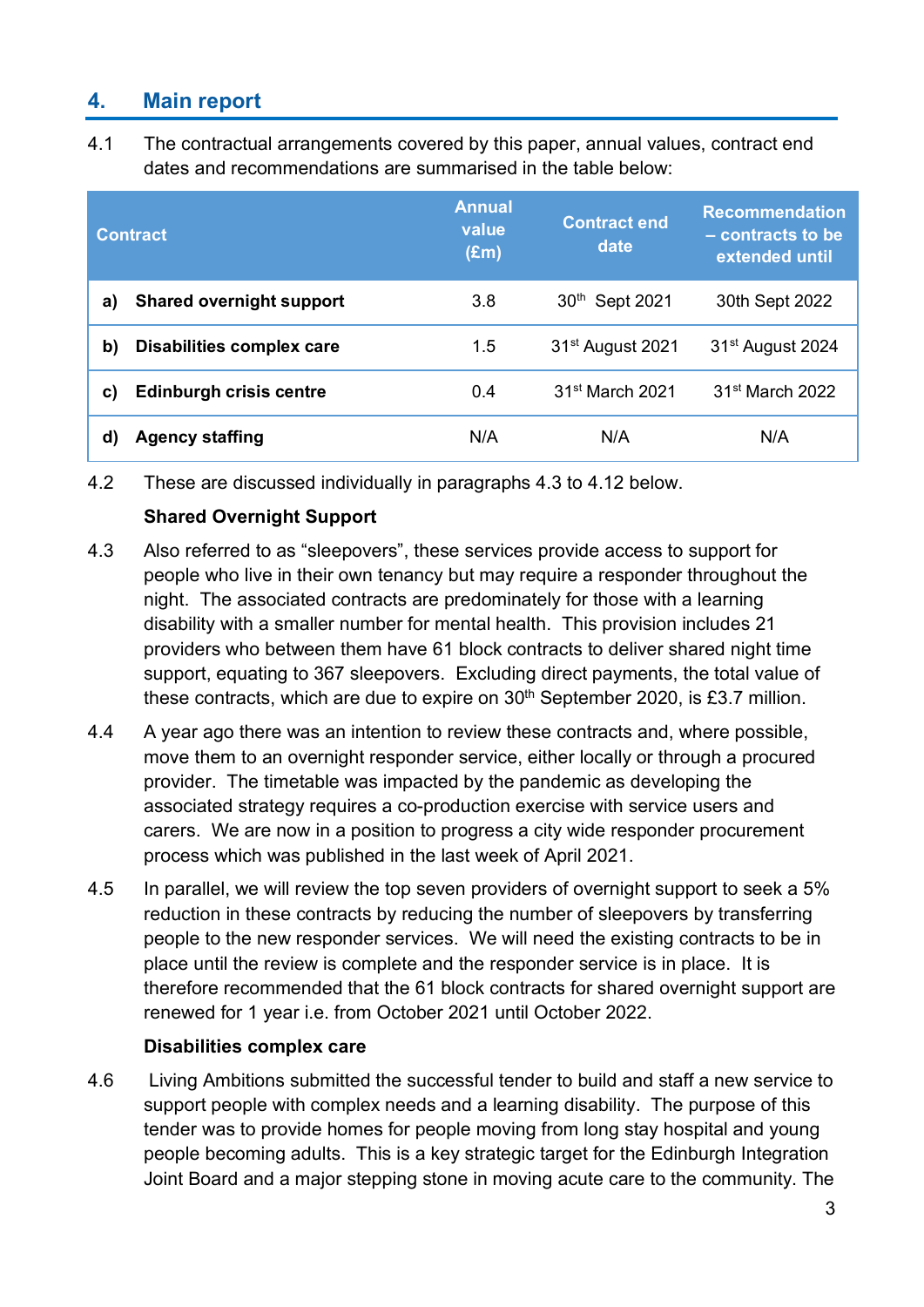process of finding land, purchasing the land and acquiring planning permission took just over 36 months. The build process was 18 months, but delayed by at least 6 months by the pandemic meaning the complex care service/building will become operational in May/June 2021. Therefore it is recommended that the contract be extended by three years to August 2024.

#### **Edinburgh Crisis Centre**

4.7 The Edinburgh Crisis Centre provides 24/7 support, including overnight stay capacity, for people in crisis. The current contract with the provider Penumbra expired on 31st March 2021. In 2019 two stakeholder events were held to discuss how a wider range of services could work together to improve the response for people in distress and crisis. This is a complex review process involving multiple statutory and third sector partners, perspectives and operational and planning structures, as a result progress was slower than originally anticipated. Added to this, the COVID 19 pandemic has resulted in significant changes in the way crisis response services are delivered including the accelerated national rollout of the distress brief interventions programme delivered by Penumbra through NHS 24. More recently the Scottish Government's requirement on systems to redesign unscheduled care pathways including mental health has required further dialogue with key partners, including the Crisis Centre, In the context of the points above, it is recommended that the current Penumbra contract for the provision of the Edinburgh Crisis Centre is extended until 31st March 2022. This will enable the service to continue whilst we finalise the revised care pathways and define fully the requirement for 24 /7 support.

#### **Agency staffing**

- 4.8 Currently Reed Specialist Recruitment is on the Scotland Excel framework, although not for the Lothian region. The framework was reopened to allow current providers to submit bids for areas they were not included in. Accordingly, Reed submitted tender documents over Christmas and New Year. The final paperwork is being reviewed by Scotland Excel's legal department and, following this, it is expected that the framework will be extended to cover Reed by the end of May.
- 4.9 In the meantime care homes have been using Reed on a non-contracted basis to meet demand where the other framework agencies are unable to. Until the framework is extended the associated payments are classed as non-contracted spend and is covered by a waiver of the Council's Contract Standing Orders. However, despite pressure from a number of partnerships, it is taking longer than anticipated to conclude the framework expansion and the limit of the waiver permitted by delegated authority has been exceeded.
- 4.10 Until Reed receive an award letter from Scotland Excel confirming its place on the framework the Committee is asked to approve spend with the agency up to a value of £250k for this financial year.
- 4.11 Additionally, due to the current climate and Coronavirus restrictions in care homes we are experiencing additional agency usage to cover staff who are self isolating.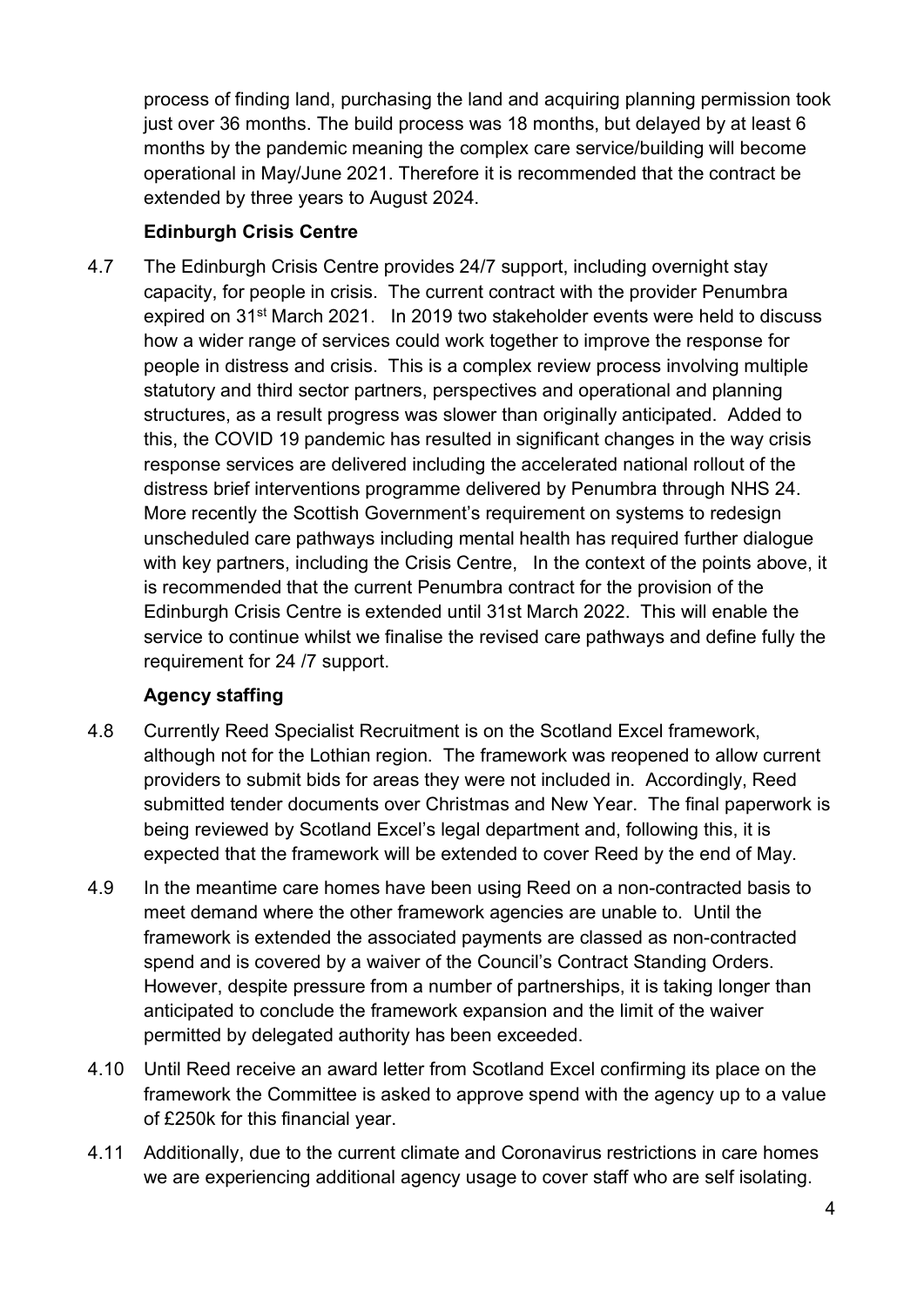Current contracted suppliers are struggling to provide the necessary numbers. As a result officers have been using JB Nursing's staff base to fill shifts for care home staff when none of the other agencies are able to. This spend had been covered by a waiver but the level supported by this waiver has since been exceeded. Accordingly, the Committee is asked to approved spend with the agency up to a value of £1.1m for 20/21.

4.12 Funding for both these items is available within the budget for care homes delegated by the Edinburgh IJB to the Council.

### **5. Next Steps**

5.1 If the recommendations in this paper are accepted officers from the Partnership will work with colleagues in Commercial Procurement Services to make the appropriate contractual arrangements.

#### **6. Financial impact**

6.1 The financial value of each contract is summarised in the appendix to this report. All proposed arrangements are within existing budgetary provision levels.

#### **7. Stakeholder/Community Impact**

7.1 Each of the ongoing procurement exercises has been co-produced with service users, providers and other relevant stakeholders. Specific details of engagement for each contract has been detailed above.

### **8. Appendices**

Appendix 1 - Health and Social Care - recommended contract extensions